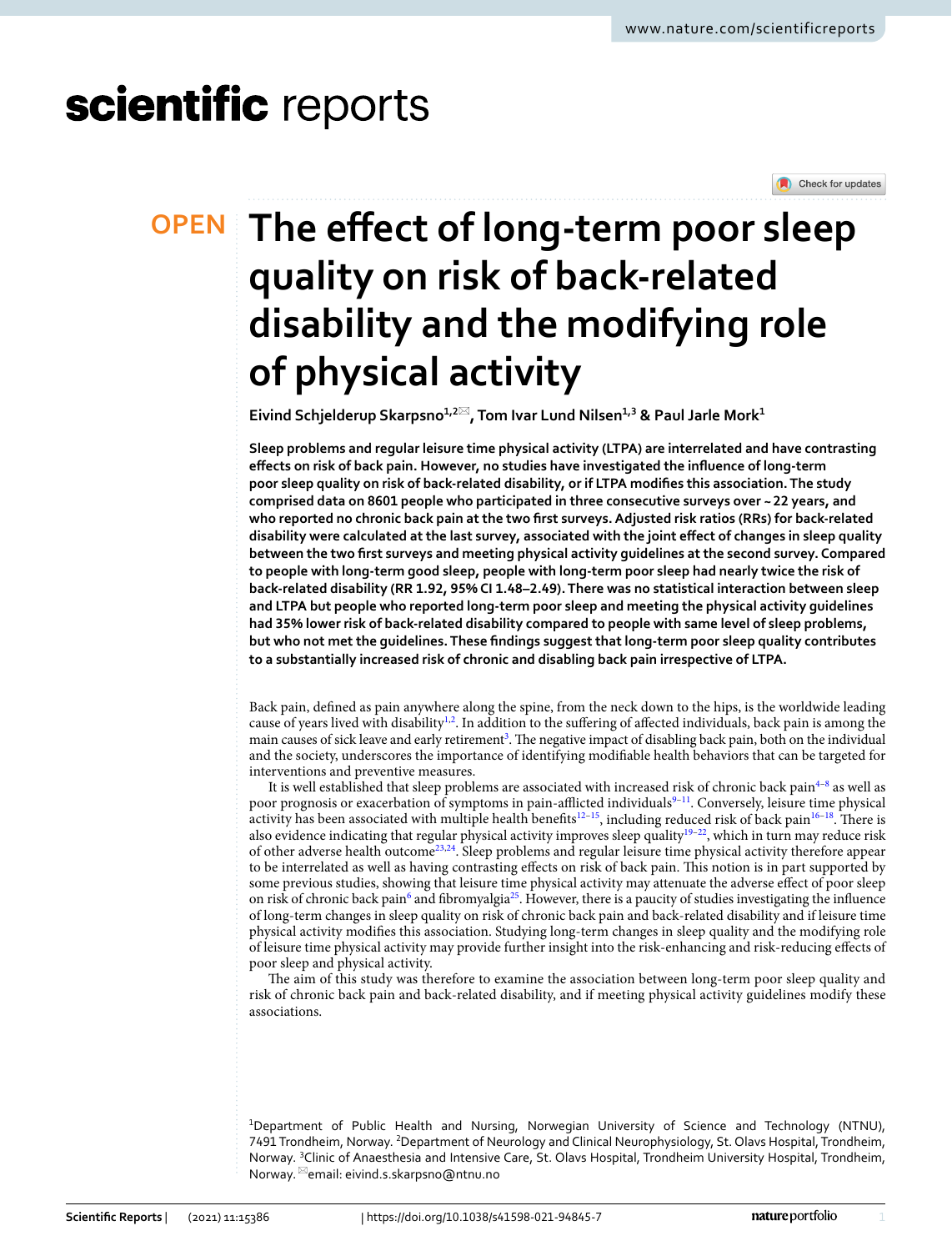# **Methods**

**Study population.** All inhabitants aged 20 years or older in Trøndelag County, Norway, were invited to participate in four health surveys (the HUNT Study), frst in 1984–1986, then in 1995–1997 and 2006–2008, and last in 2017–2019. Information about chronic musculoskeletal pain was not collected in 1984–1986 and the current study is therefore based on data from 25,909 participants who participated in 1995–1997, 2006–2008, and 2017–2019. Of these, 8601 persons did not report chronic back pain in 1995–1997 and 2006–2008 and responded to pain questions in 2017–2019. To improve efficiency and reduce potential bias due to missing data, a simulation-based multiple imputation procedure was used to replace missing observations on changes in sleep quality ( $n=836, 9.7%$ ) and physical activity ( $n=140, 1.6%$ ) in 2006–2008. Further information regarding the HUNT Study can be found elsewhere<sup>26</sup>.

The study was approved by the Regional Committee for Ethics in Medical Research (project no. 2014/612 REK midt) and all participants gave informed written consent allowing the use of their data and samples for research.

**Sleep quality in 1995–1997 and 2006–2008.** Sleep quality in the 1995–1997 survey was assessed by three questions: (1) 'How ofen during the last month have you had difculty falling asleep at night?', (2) 'How ofen during the last month have you woken too early and couldn't get back to sleep?', and (3) 'How ofen do you suffer from sleeplessness?'. The two first questions had the response options 'never', 'occasionally', 'often', and 'almost every night'. The last question had the response options 'never, or just a few times a year', '1–2 times a month', 'approximately once a week' and 'more than once a week'. Participants were classifed with 'poor sleep quality' if they answered 'often/almost every night' on the questions on persistent sleep difficulty ('difficulty falling asleep at night' and/or 'waking up too early') and/or 'more than once a week' on the question on sleeplessness. Participants who answered 'never/occasionally' on the questions on persistent sleep difculty and sleeplessness less than once a week were classifed as having 'good sleep quality'.

Sleep quality in the 2006–2008 survey was also assessed by three questions: (1) 'How ofen during the last three months have you had difculty falling asleep at night?', (2) 'How ofen during the last three months have you woken too early and couldn't get back to sleep?', and (3) 'How ofen during the last three months have you woken up repeatedly during the night?'. Each question had three response options (i.e., 'never/seldom', 'sometimes', and 'several times a week'). Participants were classifed as having 'poor sleep quality' if they answered 'several times a week' on at least one of the questions. Participants who answered 'never/seldom/sometimes' on these questions were classifed as having 'good sleep quality'.

The information on sleep quality from the two first surveys (1995–1997 and 2006–2008) was then used to categorize the participants into one of four groups: (1) 'long-term good sleep', (2) 'poor sleep to good sleep', (3) 'good sleep to poor sleep', and (4) 'long-term poor sleep'.

**Leisure time physical activity in 2006–2008.** Leisure time physical activity was assessed by the following question: 'How much of your leisure time have you been physically active during the last year (please include active commuting)'. When responding to this question, the participants were asked to specify a weekly average of number of hours of light (no sweating or heavy breathing) and/or hard (sweating and heavy breathing) physical activity with the response options: 'none', 'less than 1 h', '1–2 h', and '3 or more hours' separately for light and hard activity. Participants were categorized into two levels of leisure time physical activity (i.e., 'meeting physical activity guidelines' and 'not meeting physical activity guidelines') according to the guidelines for physical activity among adults at the time of the 2006–2008 survey<sup>27</sup>, i.e.,  $\geq$  30 min on 5 days each week for moderate-intensity aerobic physical activity or ≥20 min on 3 days per week for vigorous-intensity aerobic physical activity. Accumulation of ≥150 min/week of moderate-to-vigorous physical activity or ≥60 min/week of vigorous physical activity was defned as 'meeting physical activity guidelines' while not achieving these recommendations was defned as 'not meeting physical activity guidelines'. A combination of moderate- and vigorous physical activity was defned as 'meeting physical activity guidelines' if fulflling the minimum level of the recommendations.

**Back pain in 1995–1997, 2006–2008 and 2017–2019.** Questions on chronic musculoskeletal pain were adopted from the Standardized Nordic Questionnaire<sup>[28](#page-6-2)</sup>, which has been shown to have acceptable reliabil-ity and validity<sup>[29,](#page-6-3)30</sup>. At the two first surveys in 1995–1997 and 2006–2008, all participants were asked 'During the last year, have you had pain and/or stifness in your muscles and joints that lasted for at least three consecutive months?', with the response options 'no' and 'yes'. Participants answering 'yes' were asked to indicate the afected body area(s), including neck, shoulders, upper back, elbows, low back, hips, wrists/hand, knees, and ankles/feet. Participants who reported to have pain in the neck, upper back, or low back pain in 1995–1997 and 2006–2008 were excluded from the study.

At follow-up in 2017–2019, all participants were asked 'During the last year, have you had pain in your muscles and joints that lasted for at least three consecutive months?'. Participants who answered 'yes' to this question were asked to indicate the afected body area(s), including neck, shoulders, upper back, elbows, low back, hips, wrists/hand, knees, and ankles/feet. Those who reported pain in the neck, upper back, or low back were considered to have chronic back pain. Back-related disability was assessed in relation to work ability and ability to carry out leisure time activities. Participants were asked the following two questions: 'Has the pain in muscles or joints reduced your ability to work?', and 'Has the pain in muscles or joints reduced your leisure activity?', with the response options 'no' and 'yes'. Participants were classifed with back-related disability if they had chronic back pain and reported reduced work ability and/or reduced leisure time activity.

**Possible confounders.** All potential confounders were assessed at the second survey in 2006–2008 except education (assessed in 1995–1997) and change in body weight from 1995–1997 to 2006–2008. Educational level

2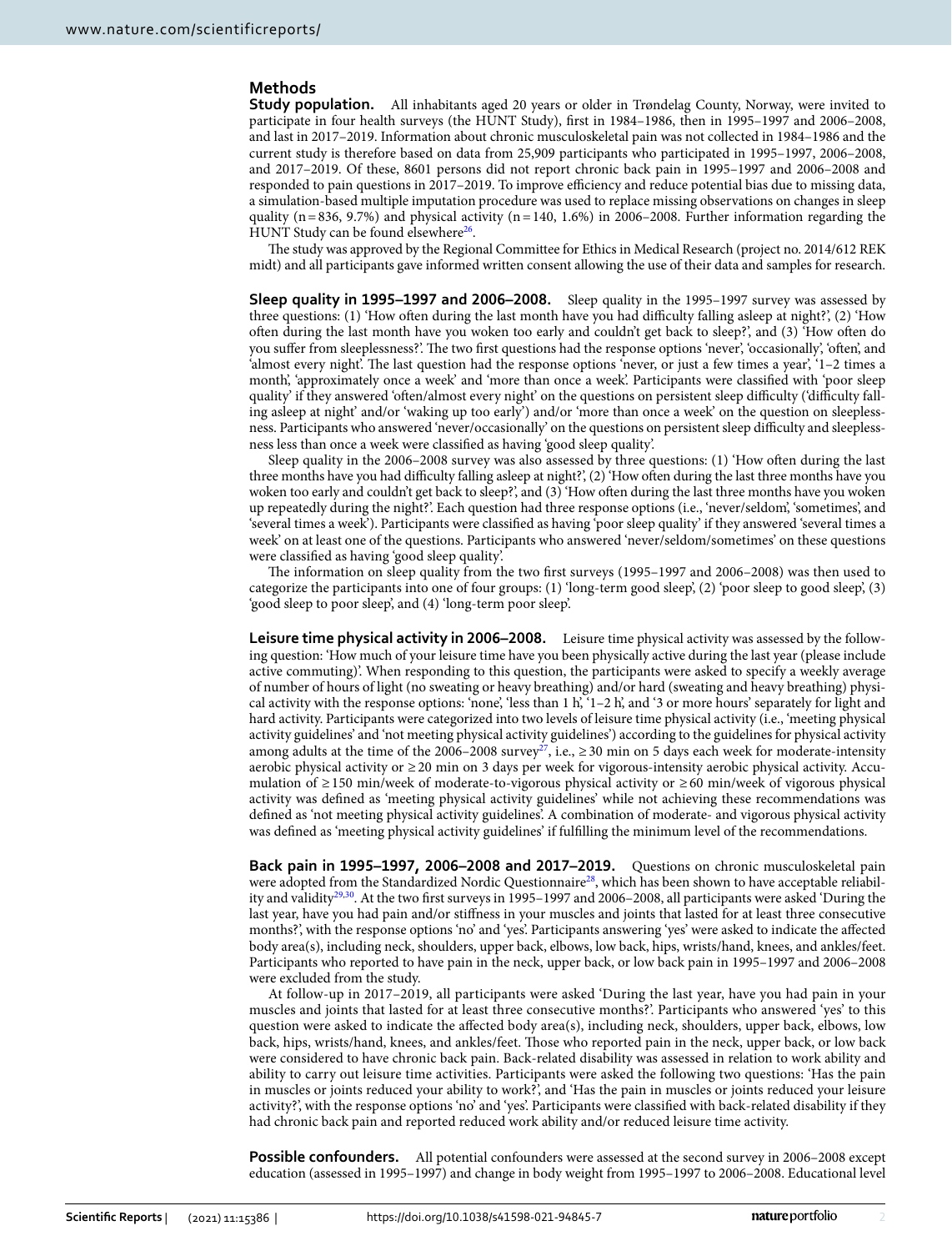was categorized into 'primary school', 'high school', 'college ≤4 years' and 'college >4 years'. Measurements of height and weight obtained at the clinical examinations were used to calculate body mass index (BMI) as weight divided by the square of height  $(kg/m^2)^{31}$  $(kg/m^2)^{31}$  $(kg/m^2)^{31}$ . Relative change in body weight was calculated as percentage change between the 1995–1997 survey and the 2006–2008 survey. Smoking status was divided into 'never smoked', 'former smoker', 'current low-intensity smoker (<10 cigarettes per day)', 'medium-intensity smoker (10–19 cigarettes per day)' and 'high-intensity smoker (20 or more cigarettes per day)'. Symptoms of anxiety and depression were assessed by the Hospital Anxiety and Depression Scale (HADS) with a cut-of score of ≥8 on both anxiety and depression<sup>32</sup>. To assess comorbid conditions, participants were asked if they have or have had heart disease, lung diseases, diabetes, or cancer. Presence of sleep apnea and restless legs was assessed by questions on breathing pauses and/or tingling in legs during sleep or in relation to sleep'. Physical work demands were defned based on self-reported description of work demands ('mostly sedentary', 'much walking, 'much walking or lifing', and 'heavy physical work') and shif work was divided into 'unemployed/not working', 'no', and 'yes'. Self-reported use of pain medication was assessed in both 1995–1997 and 2006–2008.

**Statistical analyses.** A modifed Poisson regression model was used to estimate risk ratios (RRs) for chronic back pain and back-related disability at follow-up in 2017–2019 associated with long-term changes in sleep quality between the two frst surveys (1995–1997 and 2006–2008) and the joint efect of changes in sleep quality and meeting physical activity guidelines in 2006–2008. People who reported long-term poor sleep or changed sleep quality in this period were compared with the reference group of people with long-term good sleep. For the analysis of joint efect between long-term poor sleep quality and physical activity, people who reported good sleep in 1995–1997 and 2006–2008, and who met physical activity guidelines in 2006–2008 served as reference group. The precision of the RRs was assessed by 95% confidence intervals (CIs) using robust variance estimation. All associations were adjusted for age, sex, education, BMI, smoking, and percentage change in body mass. Missing data on education, BMI, relative change in body mass, and smoking were imputed. Potential efect modifcation between changes in sleep quality and adherence to physical activity recommendations was assessed as departure from additive efects calculating the relative excess risk due to interaction (RERI) with 95% CI[s33](#page-6-7).

Four supplementary analyses were conducted to assess the robustness of the results. First, to assess the potential infuence of reverse causation, i.e., that people with acute pain reported poor sleep or less physical activity, the main analysis were repeated excluding people who reported use of pain medication. Second, both sleep apnea and restless legs syndrome are associated with chronic pain<sup>[34,](#page-6-8)35</sup>, and the main analysis were therefore repeated excluding people reporting these specifc sleep disorders. Tird, since physical work demands are associated with chronic pain<sup>[36](#page-6-10)</sup> and higher prevalence of sleep problems<sup>37</sup>, the main analysis were repeated adjusting for shift work and occupational physical activity. Finally, there is an overlap but unclear temporal association between sleep quality and comorbid conditions<sup>[38](#page-6-12)-40</sup>. Since anxiety and/or depression and other comorbid conditions (e.g., heart disease, lung diseases, diabetes, cancer) may act both as mediators and confounders to the association between poor sleep and chronic back pain, these factors were excluded from the main analyses and instead adjusted for them in sensitivity analyses.

All statistical analyses were performed using Stata for Windows, version 16.0 (StataCorp LP, College Station, Texas).

**Ethical approval.** The study was approved by the Regional Committee for Ethics in Medical Research (project no. 2014/612 REK midt). The study was carried out according to the Declaration of Helsinki.

#### **Results**

Among the 8601 participants without chronic back pain in 1995–1997 and 2006–2008, 20.0% (1727) and 8.5% (733) reported chronic back pain or back-related disability at follow-up in 2017–2019. Table [1](#page-3-0) shows the characteristics of the study population stratifed by change in sleep quality from 1995–1997 to 2006–2008.

Table [2](#page-3-1) shows the associations between long-term changes in sleep quality and risk of chronic back pain and back-related disability. Compared to participants who reported good sleep in both 1995–1997 and 2006–2008, the RRs for chronic back pain and back-related disability were 1.65 (95% CI 1.42–1.93) and 1.92 (95% CI 1.48–2.49) for those with long-term poor sleep, respectively.

Table [3](#page-4-0) shows the joint association between changes in sleep quality from 1995–1997 to 2006–2008 and meeting the physical activity guidelines in 2006–2008, and risk of chronic back pain and back-related disability, respectively. The reference group comprised people who reported good sleep in both 1995–1997 to 2006–2008 and met the physical activity guidelines in 2006–2008. Compared to the reference group, people with long-term poor sleep had a RR for chronic back pain of 1.51 (95% CI 1.18–1.94) if they met the physical activity guidelines and a RR of 1.69 (95% CI 1.38–2.08) if they did not meet the guidelines. People with long-term good sleep who did not meet the guidelines had a RR of 1.01 (95% CI 0.90-1.13). There was no clear evidence of a modifying efect of physical activity (RERI 0.17, 95% CI −0.39 to 0.88). Corresponding RRs for back-related disability were 1.70 (95% CI 1.11–2.61), 2.05 (95% CI 1.42–2.96), and 1.10 (95% CI 0.91–1.33), respectively, with a RERI of  $0.25$  (95% CI  $-0.47$ –1.05).

**Supplementary analyses.** The estimated RRs remained similar when excluding people who used pain medication or who reported possible sleep apnea or restless legs syndrome 1995–1997 and/or 2006–2008 (Supplementary Tables 1 and 2). Likewise, additional adjustments for work conditions, comorbid conditions, and anxiety and/or depression, and had negligible infuence on the estimated RRs (Supplementary Tables 3–5).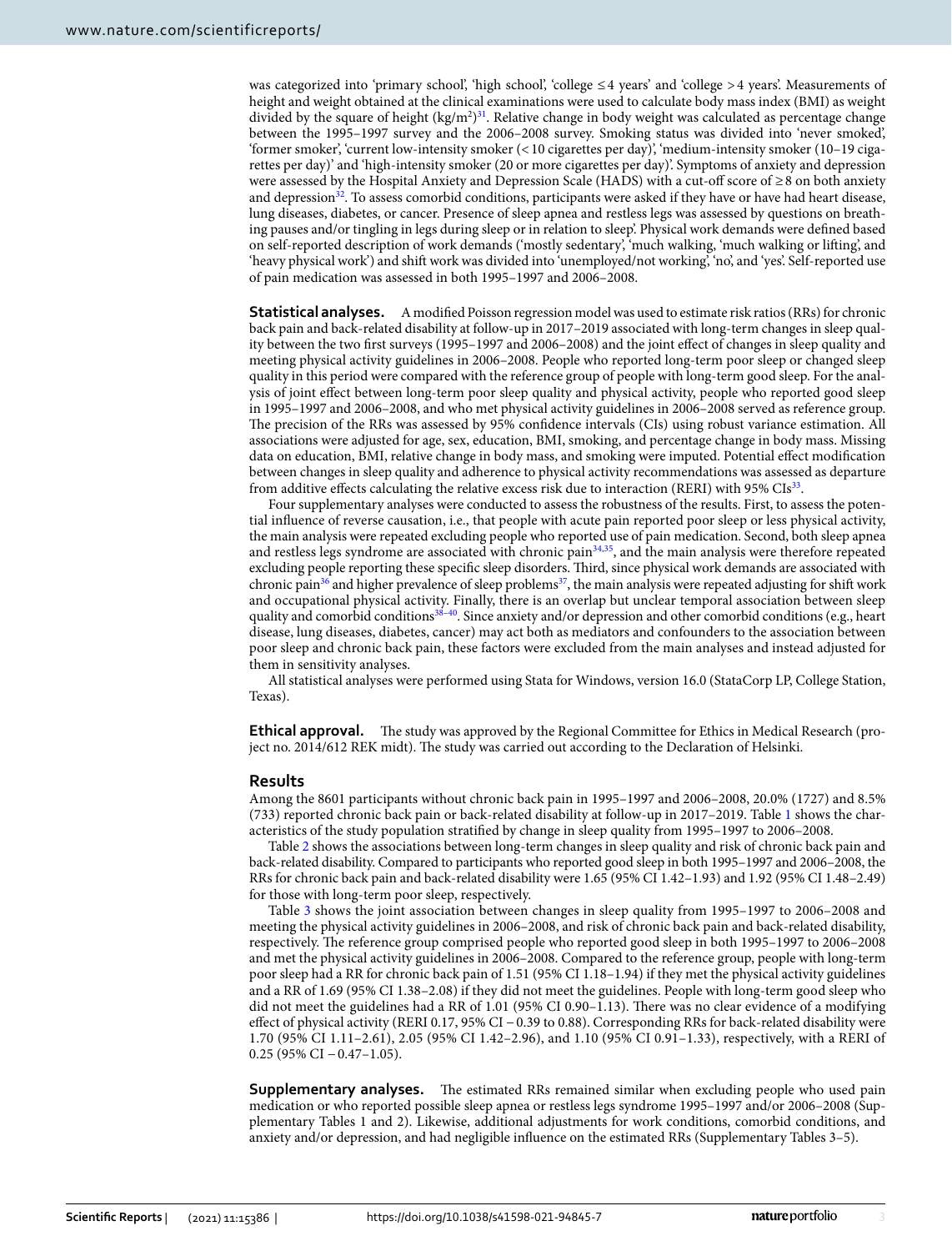|                                                       | Change in sleep quality from 1995-1997 to 2006-2008 |                          |                          |                     |  |  |  |
|-------------------------------------------------------|-----------------------------------------------------|--------------------------|--------------------------|---------------------|--|--|--|
|                                                       | Remained good sleep                                 | Poor sleep to good sleep | Good sleep to poor sleep | Remained poor sleep |  |  |  |
| Participants, no. (%)                                 | 6636 (77.2)                                         | 433 (5.0)                | 1106 (12.9)              | 426(5.0)            |  |  |  |
| Age, mean (SD)                                        | 53.6 (11.4)                                         | 57.1 (12.6)              | 55.8(11.1)               | 57.7 (11.7)         |  |  |  |
| Females, no. (%)                                      | 3422 (51.6)                                         | 252 (58.2)               | 646 (58.4)               | 253(59.4)           |  |  |  |
| Higher education, no. (%) <sup>a</sup>                | 2111 (31.8)                                         | 116(26.8)                | 355(32.1)                | 128(30.1)           |  |  |  |
| Body mass index, mean (SD)                            | 27.0(3.9)                                           | 27.0(4.1)                | 27.0(4.0)                | 27.1(4.1)           |  |  |  |
| Percentage change in body<br>mass, mean $(SD)^{b}$    | 4.7(8.0)                                            | 4.8(8.4)                 | 4.7(8.4)                 | 4.2(9.3)            |  |  |  |
| Current smoker, no. (%)                               | 925 (13.9)                                          | 83 (19.1)                | 155(14.0)                | 63 (14.8)           |  |  |  |
| Shift work, no. (%)                                   | 1371 (20.7)                                         | 86 (19.9)                | 207(18.7)                | 17.4 (74)           |  |  |  |
| Anxiety and/or depression,<br>no. $(\%)^c$            | 498 (7.5)                                           | 70 (16.2)                | 238(21.5)                | 135 (31.7)          |  |  |  |
| Comorbid condition(s), no. (%)                        | 1173 (17.7)                                         | 105(24.3)                | 268(24.2)                | 104(24.4)           |  |  |  |
| Sleep apnea and/or restless legs<br>syndrome, no. (%) | 271(4.1)                                            | 23(5.3)                  | 113(10.2)                | 54 (12.7)           |  |  |  |

<span id="page-3-0"></span>**Table 1.** Characteristics of the study population stratifed by change in sleep quality from 1995–1997 to 2006–2008. *SD* standard deviation. <sup>a</sup>College or higher in 1995–1997. <sup>b</sup>Percentage change from 1995–1997 to 2006–2008. 'Measured by Hospital Anxiety and Depression Scale score  $\geq 8$ .

| Risk of back pain and change in sleep quality<br>from 1995-1997 to 2006-2008 | No. of persons | No. of cases | Age-adjusted, RR <sup>a</sup> | Multi-adjusted RR $(95\% \text{ CI})^b$ |  |  |  |  |
|------------------------------------------------------------------------------|----------------|--------------|-------------------------------|-----------------------------------------|--|--|--|--|
| Chronic back pain                                                            |                |              |                               |                                         |  |  |  |  |
| Remained good sleep                                                          | 6636           | 1212         | 1.00                          | 1.00 (reference)                        |  |  |  |  |
| Poor sleep to good sleep                                                     | 433            | 101          | 1.35                          | $1.30(1.08-1.55)$                       |  |  |  |  |
| Good sleep to poor sleep                                                     | 1106           | 275          | 1.35                          | $1.31(1.16-1.48)$                       |  |  |  |  |
| Remained poor sleep                                                          | 426            | 129          | 1.71                          | $1.65(1.42-1.93)$                       |  |  |  |  |
| <b>Back-related disability</b>                                               |                |              |                               |                                         |  |  |  |  |
| Remained good sleep                                                          | 6636           | 486          | 1.00                          | 1.00 (reference)                        |  |  |  |  |
| Poor sleep to good sleep                                                     | 433            | 50           | 1.65                          | $1.55(1.17-2.06)$                       |  |  |  |  |
| Good sleep to poor sleep                                                     | 1106           | 138          | 1.66                          | $1.59(1.32-1.92)$                       |  |  |  |  |
| Remained poor sleep                                                          | 426            | 59           | 2.01                          | $1.92(1.48 - 2.49)$                     |  |  |  |  |

<span id="page-3-1"></span>**Table 2.** Risk of chronic back pain and back-related disability at follow-up in 2017–2019 associated with change in sleep quality from 1995–1997 to 2006–2008. *CI* confdence interval, *RR* risk ratio. a Adjusted for age (continuous). <sup>b</sup>Adjusted for age (continuous), sex (women, men), education (primary school, high school, college ≤4 years, college >4 years), body mass index (continuous), relative change in body weight (continuous), changes in physical activity (remained active, inactive to active, active to inactive, remained inactive), and smoking (never smoked, former smoker, current low-intensity smoker [<10 cigarettes per day], medium-intensity smoker [10–19 cigarettes per day] and high-intensity smoker [20 or more cigarettes per day]).

#### **Discussion**

Tis large-scale population-based study indicates that long-term poor sleep contributes to a substantially increased risk of chronic and disabling back pain that is largely independent of adherence to the physical activity guidelines. However, meeting the physical activity guidelines may reduce the unfavorable efect of long-term poor sleep on the risk of chronic back pain.

Previous studies that have shown an association between poor sleep quality and increased risk of chronic back pain have not considered long-term changes in sleep quality<sup>4-[8](#page-5-4)</sup>. The findings in the current study are therefore important as they show that poor sleep quality over  $\sim$  10 years is associated with 65–92% greater risk of chronic back pain and back-related disability compared to good sleep quality over the same period. In comparison, people who improved, or worsened their sleep quality had  $\sim$  30% and  $\sim$  55% greater risk of chronic back pain and back-related disability, respectively. These findings show that long-term poor sleep quality represents an important risk factor for chronic back pain, and in particular back-related disability. Preventive measures and interventions targeting long-term poor sleep quality may therefore help reduce the burden of back-related disability. To fully understand the adverse efect of poor sleep quality, further research is needed to assess whether long-term variations of other sleep characteristics (e.g., sleep duration, diferent measures of sleep quality, and circadian preferences) are associated with risk of chronic back pain and back-related disability.

4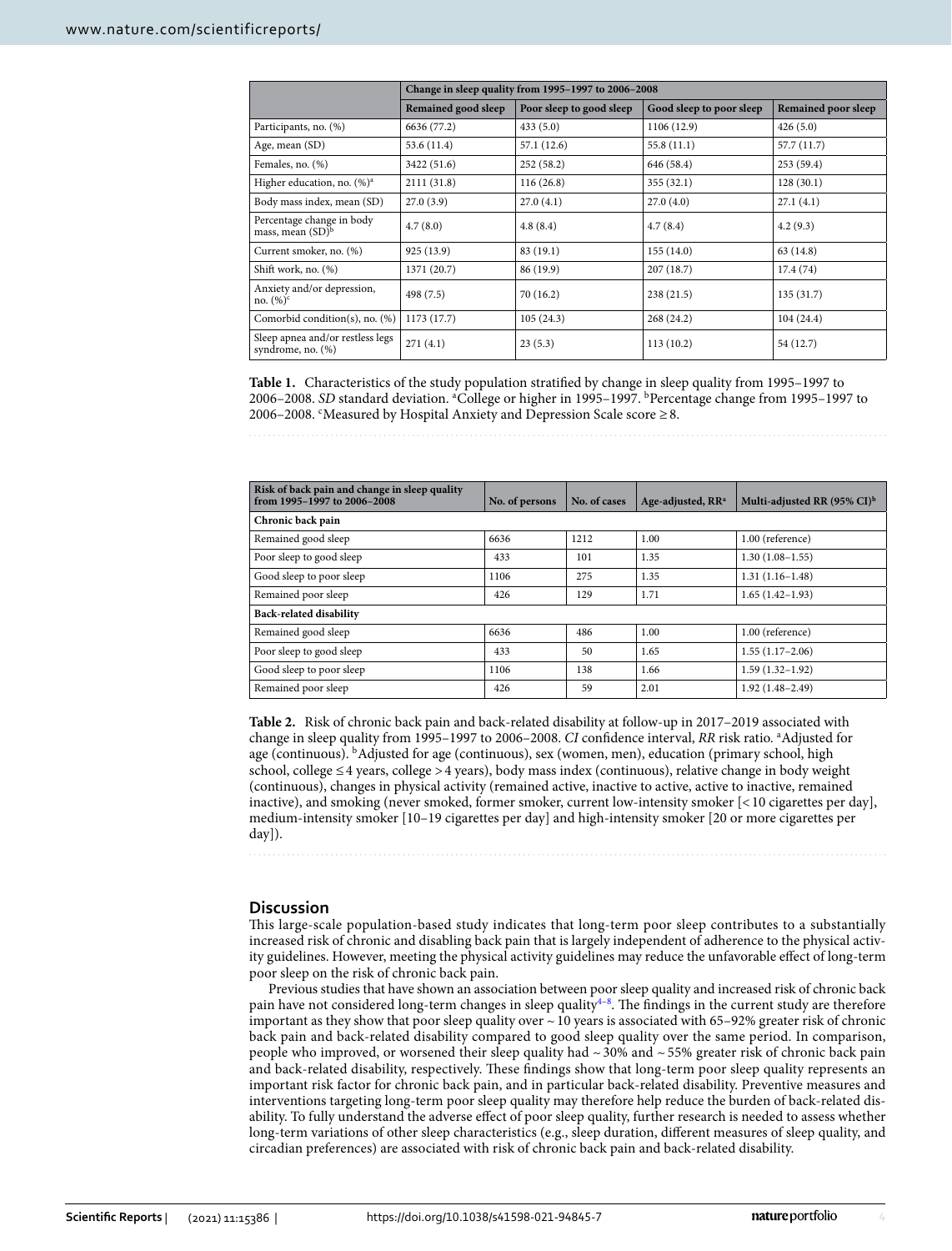| Risk of back pain                                                | Meeting physical activity guidelines |              |                               |                                                   | Not meeting physical activity guidelines |              |                               |                                                   |  |
|------------------------------------------------------------------|--------------------------------------|--------------|-------------------------------|---------------------------------------------------|------------------------------------------|--------------|-------------------------------|---------------------------------------------------|--|
| and change in<br>sleep quality from<br>1995-1997 to<br>2006-2008 | No. of persons                       | No. of cases | Age-adjusted, RR <sup>a</sup> | <b>Multi-adjusted RR</b><br>$(95\% \text{ CI})^b$ | No. of persons                           | No. of cases | Age-adjusted, RR <sup>a</sup> | <b>Multi-adiusted RR</b><br>$(95\% \text{ CI})^b$ |  |
| Chronic back pain                                                |                                      |              |                               |                                                   |                                          |              |                               |                                                   |  |
| Remained good sleep                                              | 3486                                 | 636          | 1.00                          | 1.00 (reference)                                  | 3004                                     | 568          | 1.08                          | $1.01(0.90 - 1.13)$                               |  |
| Poor sleep to good<br>sleep                                      | 207                                  | 50           | 1.35                          | $1.33(1.01-1.76)$                                 | 270                                      | 66           | 1.36                          | $1.21(0.93 - 1.58)$                               |  |
| Good sleep to poor<br>sleep                                      | 557                                  | 130          | 1.30                          | $1.27(1.06-1.52)$                                 | 614                                      | 146          | 1.44                          | $1.31(1.10-1.56)$                                 |  |
| Remained poor sleep                                              | 208                                  | 56           | 1.57                          | $1.51(1.18-1.94)$                                 | 255                                      | 75           | 1.88                          | $1.69(1.38-2.08)$                                 |  |
| <b>Back-related disability</b>                                   |                                      |              |                               |                                                   |                                          |              |                               |                                                   |  |
| Remained good sleep                                              | 3486                                 | 242          | 1.00                          | 1.00 (reference)                                  | 3004                                     | 239          | 1.19                          | $1.10(0.91 - 1.33)$                               |  |
| Poor sleep to good<br>sleep                                      | 207                                  | 23           | 1.71                          | $1.70(1.11-2.61)$                                 | 270                                      | 34           | 1.86                          | $1.61(1.10-2.36)$                                 |  |
| Good sleep to poor<br>sleep                                      | 557                                  | 62           | 1.63                          | $1.58(1.18-2.08)$                                 | 614                                      | 69           | 1.81                          | $1.60(1.22 - 2.10)$                               |  |
| Remained poor sleep                                              | 208                                  | 25           | 1.79                          | $1.70(1.11-2.61)$                                 | 255                                      | 39           | 2.35                          | $2.05(1.42 - 2.96)$                               |  |

<span id="page-4-0"></span>**Table 3.** Risk of chronic back pain and back-related disability at follow-up in 2017–2019 associated with changes in sleep quality from 1995–1997 to 2006–2008 and adherence to physical activity recommendations in 2006–2008. *CI* confidence interval, *RR* risk ratio. <sup>a</sup>Adjusted for age (continuous). <sup>b</sup>Adjusted for age (continuous), sex (women, men), education (primary school, high school, college ≤4 years, college >4 years), body mass index (continuous), relative change in body weight (continuous), and smoking (never smoked, former smoker, current low-intensity smoker [<10 cigarettes per day], medium-intensity smoker [10–19 cigarettes per day], high-intensity smoker [20 or more cigarettes per day]).

Although there was no evidence of statistical interaction between poor sleep and leisure time physical activity, people who reported long-term poor sleep and not meeting the physical activity guidelines had 18–35% increased risk of chronic back pain and back-related disability compared to people with same level of sleep problems, but who met the physical activity guidelines. These findings indicate that meeting the physical activity guidelines weakens the unfavorable effect of long-term poor sleep on risk of chronic and disabling back pain. The current study extends on previous fndings, which have indicated that leisure time physical activity reduces the unfa-vorable effect of poor sleep on risk of widespread pain<sup>25</sup> and chronic pain in the neck and low back<sup>[6](#page-5-15)</sup>. However, none of these previous studies examined the infuence of long-term poor sleep quality or quantifed physical activity in relation to the guidelines. A possible explanation for the modifying efect of leisure time physical activity on the association between long-term poor sleep quality and risk of chronic back pain is that the antiinflammatory effect of physical activity $41.42$  reduces inflammation induced by poor sleep quality or insufficient sleep duration<sup>43,[44](#page-6-17)</sup>. This view is supported by studies showing that physical activity may reduce pain perception and lead to increased pain tolerance<sup>[45,](#page-6-18)46</sup>.

There are several strengths to the current study, such as the large population-based study sample, the prospective design, the assessment of long-term changes in sleep quality, and the detailed information on possible confounders. However, some limitations should be considered in the interpretation of the results. First, incident cases of chronic back pain and back-related disability at the follow-up in 2017–2019 were assessed among people who were able to and chose to participate in all three surveys. Thus, if people with poor sleep or who were physically inactive in 1995–1997 or 2006–2008 were less likely to participate at follow-up in 2017–2019, the estimated RRs may be underestimated. Second, misclassifcation of sleep and leisure time physical activity cannot be ruled out, i.e., the questionnaire-based nature of the data allows for subjective interpretation of the questions and individual perception of sleep quality and leisure time physical activity. Tus, objective measures that capture information about activity type context (e.g., work versus leisure), intensity, and duration, will likely improve the knowledge about the interplay between sleep quality and physical activity behavior. It should be noted that the current study did not assess the potential modifying efect of occupational physical activity or sedentary behavior. Fourth, guidelines for physical activity among adults at the time of the survey used in the current study  $(2006-2008)^{27}$  $(2006-2008)^{27}$  $(2006-2008)^{27}$  differ from the current guidelines<sup>47</sup>. However, due to the nature of the physical activity questions in the current study, it was difcult to diferentiate between the former physical activity guidelines and the up-todate guidelines (i.e., 150–300 min/week of moderate-intensity, or 75–150 min/week of vigorous-intensity physical activity, or comparable combination of moderate and vigorous-intensity physical activity)<sup>47</sup>. However, the key points regarding level of physical activity remain largely unchanged in the up-to-date guidelines and are therefore likely to induce negligible changes to the classifcation of participants. Fifh, sleep quality was assessed using diferent questions in 1995–1997 and 2006–2008, and there was no information about variations in sleep quality during the follow‐up or if new risk factors appeared. Sixth, biased estimates due to confounding by unmeasured or unknown factors cannot be ruled out in this type of study. For instance, it is possible that there exist common causes for both physical activity and chronic musculoskeletal pain, potentially opening a pathway from sleep to chronic pain when stratifying on physical activity. Although it is possible that the fndings are infuenced by reverse causation, the observed estimates remained similar when people reporting use of pain medication or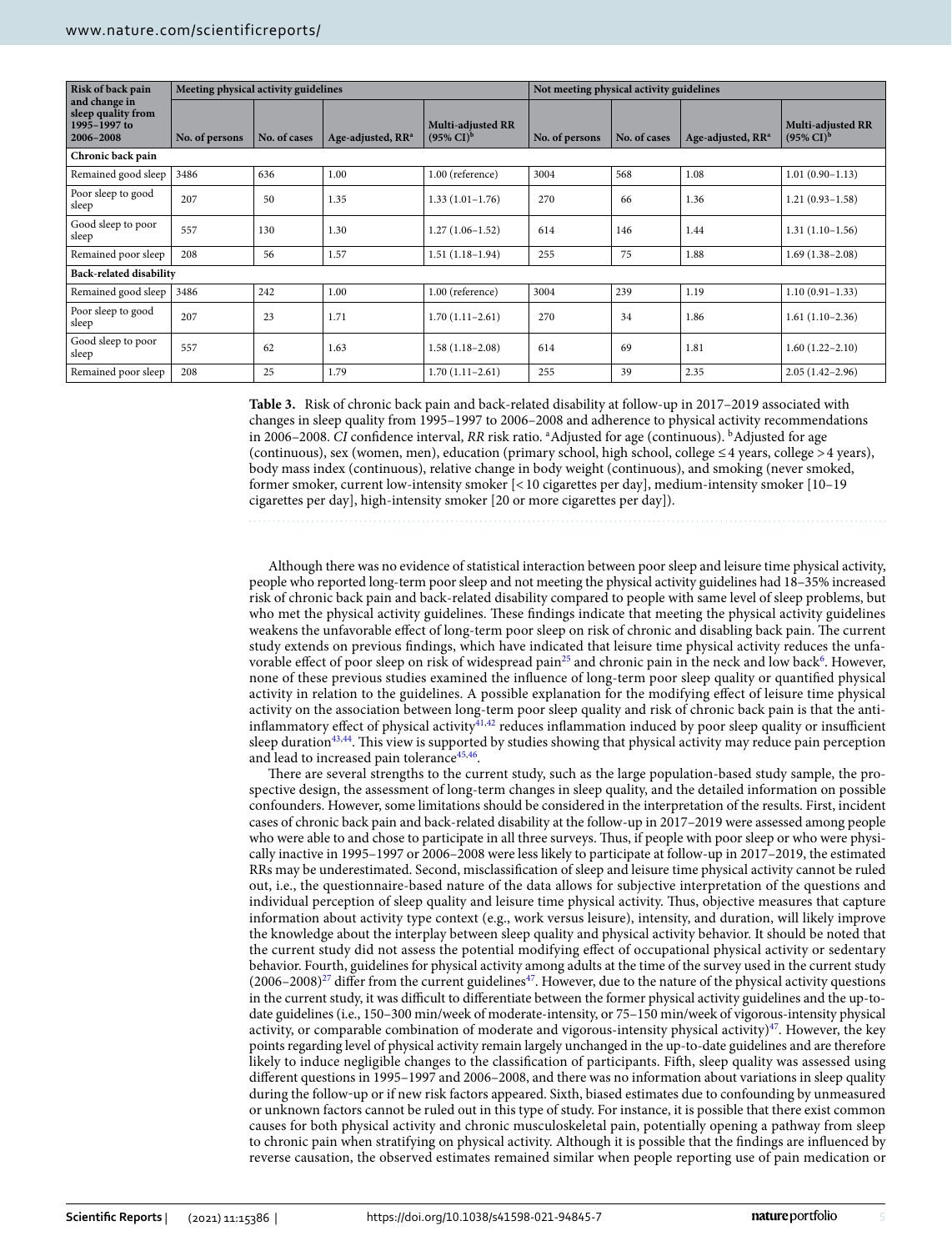physical pain the last month in the two frst surveys were excluded. Finally, adjustments for variables associated with chronic back pain and back-related disability, such as genetic predisposition could be of importance<sup>48</sup>.

In conclusion, this large-scale population-based study shows that long-term poor sleep quality is associated with increased risk of chronic back pain and back-related disability irrespective of meeting the public health physical activity guidelines. However, meeting the physical activity guidelines may reduce the unfavorable efect that long-term poor sleep has on chronic back pain risk. These findings suggest that promoting good sleep and a physically active lifestyle throughout adulthood may have the potential to reduce the incidence of chronic back pain and back-related disability. However, this study highlights the need for high-quality studies with valid measurements of diferent sleep dimensions (sleep duration, sleep quality, circadian preferences) along with objectively measured physical activity to fully understand the interplay between sleep quality and physical activity behavior on risk of chronic and disabling back pain.

### **Data availability**

Tis study used data from the HUNT Study (<https://www.ntnu.edu/hunt>). Due to participant confdentiality, participant data is not publicly available. Any research group with a Principal Investigator afliated with a Norwegian research institute can apply for access to use data from the HUNT Study. Tis means that researchers from non-Norwegian countries must have a collaboration partner in Norway to be able to use data from the HUNT Study. Each project needs to be approved by the HUNT Data Access Committee, Regional Medical Ethical Committee, in some cases also the Data Inspectorate.

Received: 19 February 2021; Accepted: 19 July 2021 Published online: 28 July 2021

#### **References**

- <span id="page-5-0"></span>1. Hurwitz, E. L., Randhawa, K., Yu, H., Cote, P. & Haldeman, S. The Global Spine Care Initiative: A summary of the global burden of low back and neck pain studies. *Eur. Spine. J.* **27**, 796–801 (2018).
- <span id="page-5-1"></span>2. Kye, H. H., Abate, D. & Abate, K. H. Global, regional, and national disability-adjusted life-years (DALYs) for 359 diseases and injuries and healthy life expectancy (HALE) for 195 countries and territories, 1990–2017: A systematic analysis for the Global Burden of Disease Study 2017. *Lancet* **392**, 1859–1922 (2018).
- <span id="page-5-2"></span>3. Bevan, S. Economic impact of musculoskeletal disorders (MSDs) on work in Europe. *Best Pract. Res. Clin. Rheumatol.* **29**, 356–373 (2015).
- <span id="page-5-3"></span>4. Elfering, A., Kottwitz, M. U., Tamcan, Ö., Müller, U. & Mannion, A. F. Impaired sleep predicts onset of low back pain and burnout symptoms: Evidence from a three-wave study. *Psychol. Health. Med.* **23**, 1196–1210 (2018).
- 5. Kääriä, S., Laaksonen, M., Rahkonen, O., Lahelma, E. & Leino-Arjas, P. Risk factors of chronic neck pain: A prospective study among middle-aged employees. *Eur. J. Pain.* **16**, 911–920 (2012).
- <span id="page-5-15"></span>6. Mork, P. J. et al. Sleep problems, exercise and obesity and risk of chronic musculoskeletal pain: The Norwegian HUNT study. *Eur. J. Public. Health.* **24**, 924–929 (2014).
- 7. Agmon, M. & Armon, G. Increased insomnia symptoms predict the onset of back pain among employed adults. *PLoS ONE* **9**, e103591 (2014).
- <span id="page-5-4"></span>8. Uhlig, B. L., Sand, T., Nilsen, T. I., Mork, P. J. & Hagen, K. Insomnia and risk of chronic musculoskeletal complaints: Longitudinal data from the HUNT study, Norway. *BMC Musculoskelet. Disord.* **19**, 128 (2018).
- <span id="page-5-5"></span>9. Skarpsno, E. S., Mork, P. J., Nilsen, T. I. L. & Nordstoga, A. L. Infuence of sleep problems and co-occurring musculoskeletal pain on long-term prognosis of chronic low back pain: The HUNT Study. *J. Epidemiol. Community Health.* **74**, 283-289 (2020).
- 10. Aili, K., Nyman, T., Hillert, L. & Svartengren, M. Sleep disturbances predict future sickness absence among individuals with lower back or neck-shoulder pain: A 5-year prospective study. *Scand. J. Public Health.* **43**, 315–323 (2015).
- <span id="page-5-6"></span>11. Holm, L. W., Bohman, T., Lekander, M., Magnusson, C. & Skillgate, E. Risk of transition from occasional neck/back pain to long-duration activity limiting neck/back pain: A cohort study on the infuence of poor work ability and sleep disturbances in the working population in Stockholm County. *BMJ Open* **10**, e033946 (2020).
- <span id="page-5-7"></span>12. Moore, S. C. *et al.* Association of leisure-time physical activity with risk of 26 types of cancer in 1.44 million adults. *JAMA Intern. Med.* **176**, 816–825 (2016).
- 13. Wen, C. P. *et al.* Minimum amount of physical activity for reduced mortality and extended life expectancy: A prospective cohort study. *Lancet* **378**, 1244–1253 (2011).
- 14. Zhao, M., Veeranki, S. P., Li, S., Stefen, L. M. & Xi, B. Benefcial associations of low and large doses of leisure time physical activity with all-cause, cardiovascular disease and cancer mortality: A national cohort study of 88,140 US adults. *Br. J. Sports. Med* **53**, 405–411 (2019).
- <span id="page-5-8"></span>15. Huai, P. *et al.* Leisure-time physical activity and risk of type 2 diabetes: A meta-analysis of prospective cohort studies. *Endocrine* **52**, 226–230 (2016).
- <span id="page-5-9"></span>16. Nilsen, T. I. L., Holtermann, A. & Mork, P. J. Physical exercise, body mass index, and risk of chronic pain in the low back and neck/ shoulders: Longitudinal data from the Nord-Trøndelag Health Study. *Am. J. Epidemiol.* **174**, 267–273 (2011).
- 17. Sitthipornvorakul, E., Janwantanakul, P. & Lohsoonthorn, V. The effect of daily walking steps on preventing neck and low back pain in sedentary workers: A 1-year prospective cohort study. *Eur. Spine. J.* **24**, 417–424 (2015).
- <span id="page-5-10"></span>18. Alzahrani, H., Mackey, M., Stamatakis, E., Zadro, J. R. & Shirley, D. Te association between physical activity and low back pain: A systematic review and meta-analysis of observational studies. *Sci. Rep.* **9**, 8244 (2019).
- <span id="page-5-11"></span>19. Vanderlinden, J., Boen, F. & van Ufelen, J. G. Z. Efects of physical activity programs on sleep outcomes in older adults: A systematic review. *Int. J. Behav. Nutr. Phys. Act.* **17**, 11 (2020).
- 20. Yang, P. Y., Ho, K. H., Chen, H. C. & Chien, M. Y. Exercise training improves sleep quality in middle-aged and older adults with sleep problems: A systematic review. *J. Physiother.* **58**, 157–163 (2012).
- 21. Dolezal, B. A., Neufeld, E. V., Boland, D. M., Martin, J. L. & Cooper, C. B. Interrelationship between sleep and exercise: A systematic review. *Adv. Prev. Med.* **2017**, 1364387 (2017).
- <span id="page-5-12"></span>22. Kelley, G. A. & Kelley, K. S. Exercise and sleep: A systematic review of previous meta-analyses. *J. Evid. Based. Med.* **10**, 26–36 (2017).
- <span id="page-5-13"></span>23. Irish, L. A., Kline, C. E., Gunn, H. E., Buysse, D. J. & Hall, M. H. The role of sleep hygiene in promoting public health: A review of empirical evidence. *Sleep Med. Rev.* **22**, 23–36 (2015).
- <span id="page-5-14"></span>24. Miner, B. & Kryger, M. H. Sleep in the aging population. *Sleep Med. Clin.* **12**, 31–38 (2017).
- <span id="page-5-16"></span>25. Skarpsno, E. S., Nilsen, T. I. L., Sand, T., Hagen, K. & Mork, P. J. Te joint efect of insomnia symptoms and lifestyle factors on risk of self-reported fbromyalgia in women: Longitudinal data from the HUNT Study. *BMJ Open* **9**, e028684 (2019).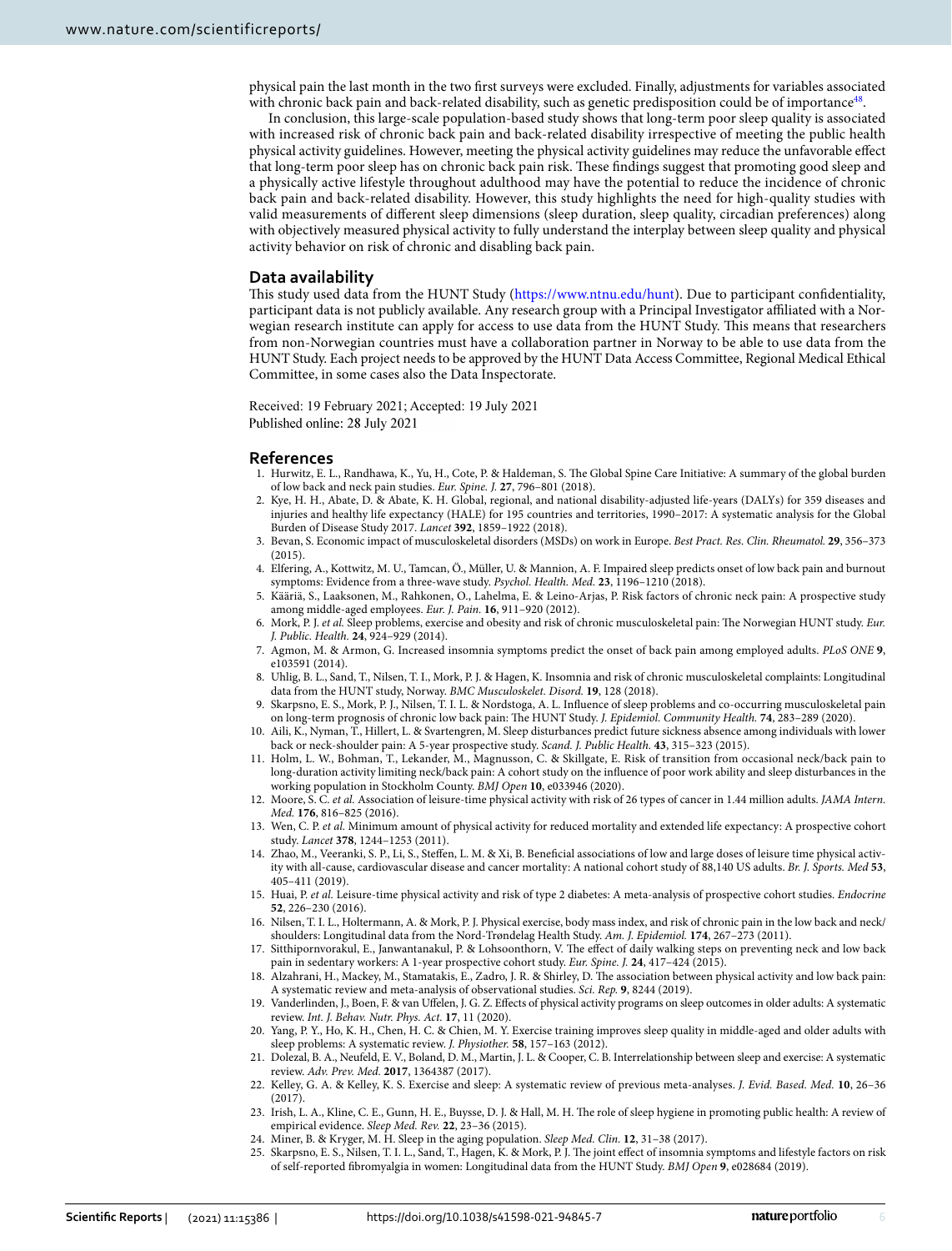- <span id="page-6-0"></span>26. Krokstad, S. et al. Cohort profile: The HUNT Study, Norway. Int. J. Epidemiol. 42, 968-977 (2012).
- <span id="page-6-1"></span>27. Haskell, W. L. *et al.* Physical activity and public health: Updated recommendation for adults from the American College of Sports Medicine and the American Heart Association. *Circulation* **116**, 1081–1093 (2007).
- <span id="page-6-2"></span>28. Kuorinka, I. *et al.* Standardised Nordic questionnaires for the analysis of musculoskeletal symptoms. *Appl. Ergon.* **18**, 233–237 (1987).
- <span id="page-6-3"></span>29. Palmer, K., Smith, G., Kellingray, S. & Cooper, C. Repeatability and validity of an upper limb and neck discomfort questionnaire: Te utility of the standardized Nordic questionnaire. *Occup. Med. (Lond.)* **49**, 171–175 (1999).
- <span id="page-6-4"></span>30. Descatha, A. *et al.* Validity of Nordic-style questionnaires in the surveillance of upper-limb work-related musculoskeletal disorders. *Scand. J. Work Environ. Health.* **33**, 58–65 (2007).
- <span id="page-6-5"></span>31. World Health Organization. Physical status: The use of and interpretation of anthropometry. Report of a WHO expert committee. Technical Report Series no. 854, Geneva (1995).
- <span id="page-6-6"></span>32. Bjelland, I., Dahl, A. A., Haug, T. T. & Neckelmann, D. The validity of the Hospital Anxiety and Depression Scale. An updated literature review. *J. Psychosom. Res.* **52**, 69–77 (2002).
- <span id="page-6-7"></span>33. Andersson, T., Alfredsson, L., Kallberg, H., Zdravkovic, S. & Ahlbom, A. Calculating measures of biological interaction. *Eur J. Epidemiol.* **20**, 575–579 (2005).
- <span id="page-6-8"></span>34. Tentindo, G. S., Fishman, S. M., Li, C. S., Wang, Q. & Brass, S. D. Te prevalence and awareness of sleep apnea in patients sufering chronic pain: An assessment using the STOP-Bang sleep apnea questionnaire. *Nat. Sci. Sleep.* **10**, 217–224 (2018).
- <span id="page-6-9"></span>35. Hoogwout, S. J. *et al.* Musculoskeletal pain is associated with restless legs syndrome in young adults. *BMC Musculoskelet. Disord.* **16**, 294 (2015).
- <span id="page-6-10"></span>36. Coenen, P. et al. The effect of lifting during work on low back pain: A health impact assessment based on a meta-analysis. Occup. *Environ. Med.* **71**, 871–877 (2014).
- <span id="page-6-11"></span>37. Skarpsno, E. S., Mork, P. J., Nilsen, T. I. L., Jorgensen, M. B. & Holtermann, A. Objectively measured occupational and leisure-time physical activity: Cross-sectional associations with sleep problems. *Scand. J. Work Environ. Health.* **44**, 202–211 (2018).
- <span id="page-6-12"></span>38. Taylor, D. J. *et al.* Comorbidity of chronic insomnia with medical problems. *Sleep* **30**, 213–218 (2007).
- 39. Katz, D. A. & McHorney, C. A. Clinical correlates of insomnia in patients with chronic illness. *Arch. Intern. Med.* **158**, 1099–1107 (1998).
- <span id="page-6-13"></span>40. Alvaro, P. K., Roberts, R. M. & Harris, J. K. A systematic review assessing bidirectionality between sleep disturbances, anxiety, and depression. *Sleep* **36**, 1059–1068 (2013).
- <span id="page-6-14"></span>41. Das, U. N. Anti-infammatory nature of exercise. *Nutrition* **20**, 323–326 (2004).
- <span id="page-6-15"></span>42. Hamer, M. *et al.* Physical activity and infammatory markers over 10 years: Follow-up in men and women from the Whitehall II cohort study. *Circulation* **126**, 928–933 (2012).
- <span id="page-6-16"></span>43. Okun, M. L., Coussons-Read, M. & Hall, M. Disturbed sleep is associated with increased C-reactive protein in young women. *Brain Behav. Immun.* **23**, 351–354 (2009).
- <span id="page-6-17"></span>44. Chiang, J. K. Short duration of sleep is associated with elevated high-sensitivity C-reactive protein level in Taiwanese adults: A cross-sectional study. *J. Clin. Sleep Med.* **10**, 743–749 (2014).
- <span id="page-6-18"></span>45. Hofman, M. D. & Hofman, D. R. Does aerobic exercise improve pain perception and mood? A review of the evidence related to healthy and chronic pain subjects. *Curr. Pain Headache.* **11**, 93–97 (2007).
- <span id="page-6-19"></span>46. Newcomb, L. W., Koltyn, K. F., Morgan, W. P. & Cook, D. B. Infuence of preferred versus prescribed exercise on pain in fbromyalgia. *Med. Sci. Sports Exerc.* **43**, 1106–1113 (2011).
- <span id="page-6-20"></span>47. Bull, F. C. *et al.* World Health Organization 2020 guidelines on physical activity and sedentary behaviour. *Br. J. Sports Med.* **54**, 1451–1462 (2020).
- <span id="page-6-21"></span>48. Suri, P. *et al.* Genome-wide meta-analysis of 158,000 individuals of European ancestry identifes three loci associated with chronic back pain. *PLoS Genet.* **14**, e1007601 (2018).

# **Acknowledgements**

The Trøndelag Health Study (HUNT) is a collaboration between the HUNT Research Centre (Faculty of Medicine and Health Sciences, Norwegian University of Science and Technology [NTNU]), Trøndelag County Council, Central Norway Regional Health Authority and the Norwegian Institute of Public Health.

# **Author contributions**

E.S.S., T.I.L.N. and P.J.M. designed the study. E.S.S. analysed the data. E.S.S., T.I.L.N. and P.J.M. interpreted the data. E.S.S. and P.J.M. drafed the manuscript. E.S.S., T.I.L.N. and P.J.M. revised the manuscript critically for important intellectual content. All authors approved the fnal version of the manuscript. All authors declare that they accept full responsibility for the conduct of the study, had access to the data and controlled the decision to publish.

# **Funding**

Tis work was supported by a Grant to Eivind Schjelderup Skarpsno from the Liaison Committee between the Central Norway Regional Health Authority (RHA) and the Norwegian University of Science and Technology (NTNU) (project number 90502200).

# **Competing interests**

The authors declare no competing interests.

# **Additional information**

**Supplementary Information** The online version contains supplementary material available at [https://doi.org/](https://doi.org/10.1038/s41598-021-94845-7) [10.1038/s41598-021-94845-7](https://doi.org/10.1038/s41598-021-94845-7).

**Correspondence** and requests for materials should be addressed to E.S.S.

**Reprints and permissions information** is available at [www.nature.com/reprints.](www.nature.com/reprints)

**Publisher's note** Springer Nature remains neutral with regard to jurisdictional claims in published maps and institutional afliations.

7